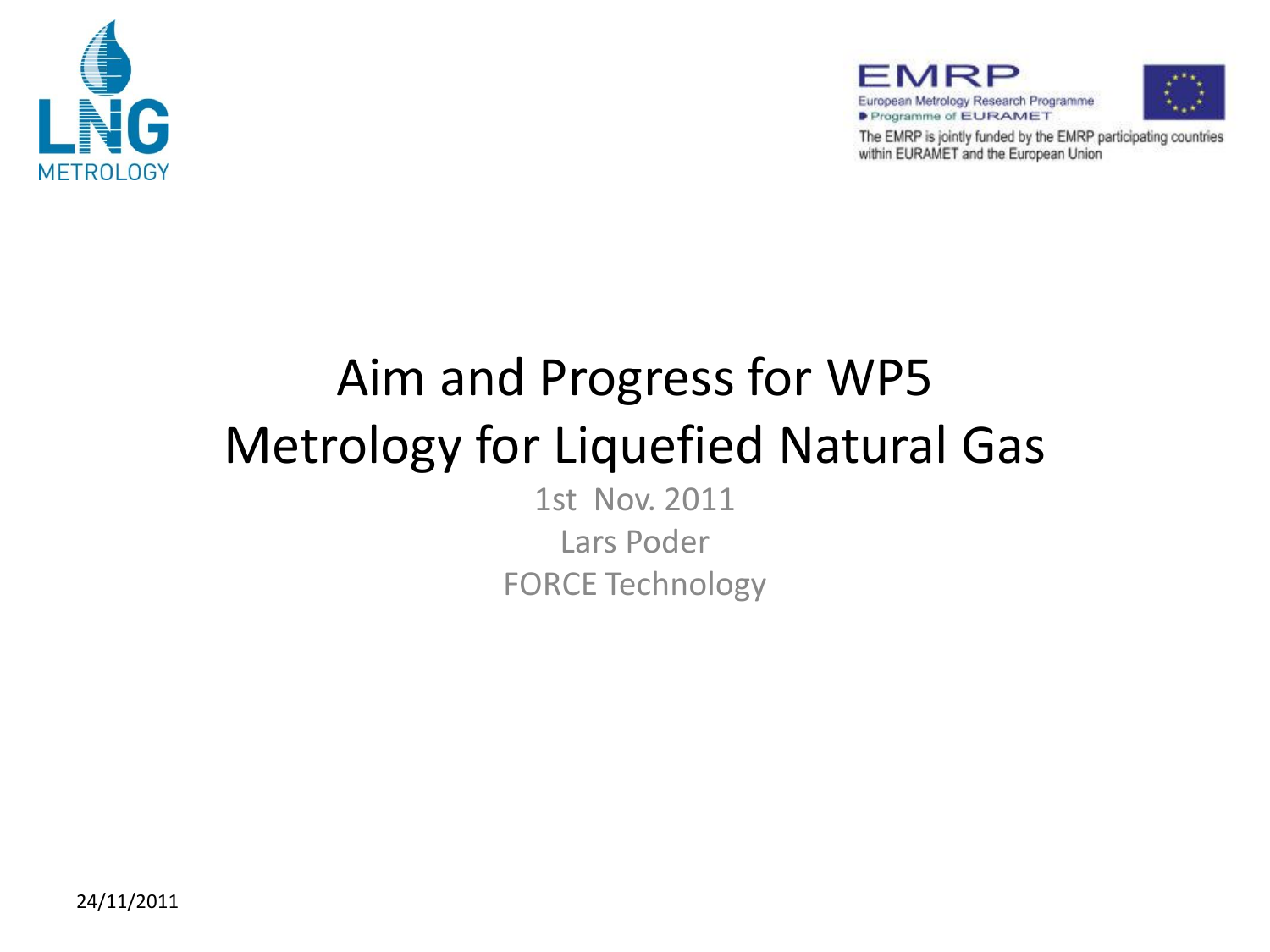

### **WP 5: Measurement Guidelines and Standards**

| Aim  | To disseminate the project's results to all relevant and international stakeholders                                                                                                                                                                                   |
|------|-----------------------------------------------------------------------------------------------------------------------------------------------------------------------------------------------------------------------------------------------------------------------|
| Who  | ■ ISO and CEN technical committees<br>■ International metrology community (EURAMET TC flow)<br>" Legal metrology bodies (OIML)<br><b>- LNG industry (GIIGNL)</b><br>Others?                                                                                           |
| How  | The stakeholders will be approached to assist the JRP partners in ensuring that the<br>project output is presented in the right manner to be useful for them.<br>In addition feedback will be organized from the stakeholders by providing lectures<br>on invitation. |
| When | Ongoing to the end of the project.                                                                                                                                                                                                                                    |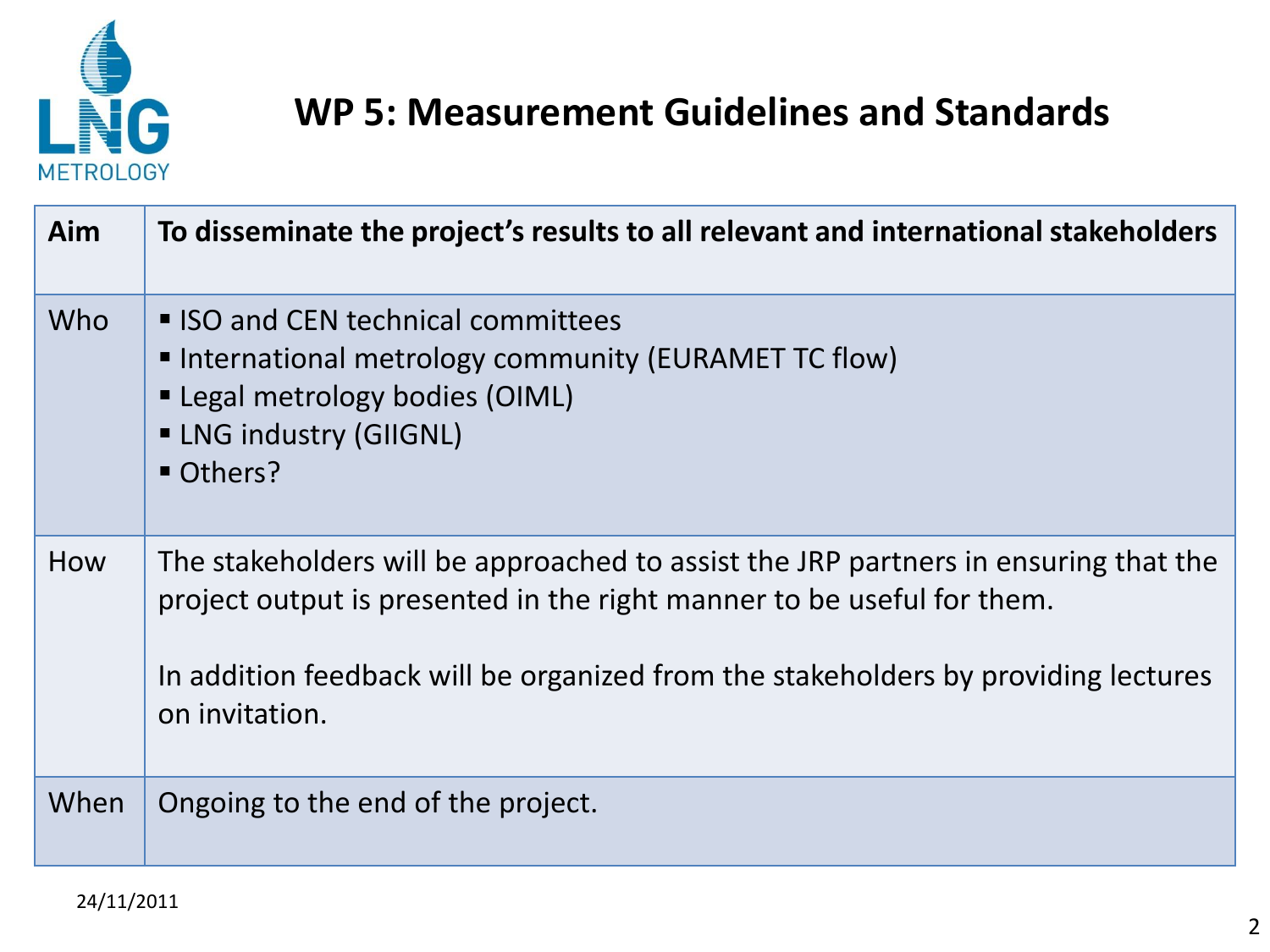

### **WP 5: Challenges**

**WP5 is not a technical/scientific job but it will be a great challenge to reach our aims:**

Some TC's/WG's may be hesitative to cooperate - we must approach them gently.

We should not rush them over by saying that we will contribute to their activities but rather propose and check how they would like that to be managed.

We must anticipate what to do in case we receive a negative response by asking the stakeholders that are taking seat in our advisory group or that are otherwise linked to the project to lobby for us.

Since the deadlines for deliverables of WP5 are mostly at the end of the project we risk in missing the deadlines if we don't plan in intermediate milestones and especially make agreement about who does what and when.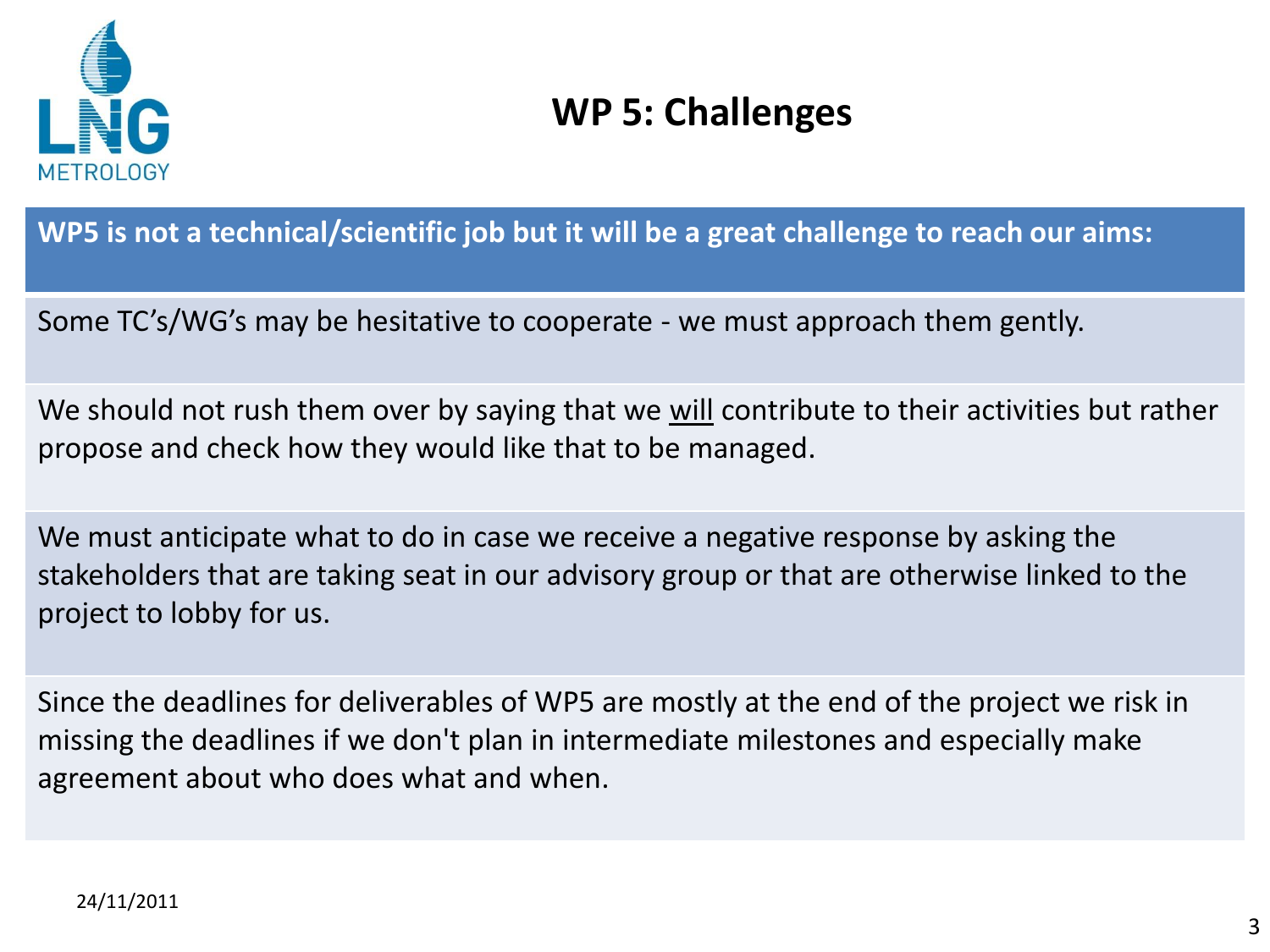

## **WP 5: Risk / Mitigation**

| <b>Risk</b>                                                                                                                                                                                 | <b>Mitigation</b>                                                                                                                                                                                   |
|---------------------------------------------------------------------------------------------------------------------------------------------------------------------------------------------|-----------------------------------------------------------------------------------------------------------------------------------------------------------------------------------------------------|
| The first four work packages deliver<br>contradicting results which renders providing<br>input to the standards and guidelines more<br>difficult.                                           | When results contradict each other, a<br>detailed investigation will be started into the<br>possible sources of deviation.<br>Tests will be repeated if necessary.                                  |
| The ISO and CEN Technical committees have<br>difficulty interpreting the project's results,<br>i.e. they don't find the results presented in a<br>way that allows them to incorporate them. | ISO/CEN committees will be involved in the<br>project to ask advice on how to present the<br>results to them.<br>The project will pro-actively ask for feedback<br>from the members of the ISO/CEN. |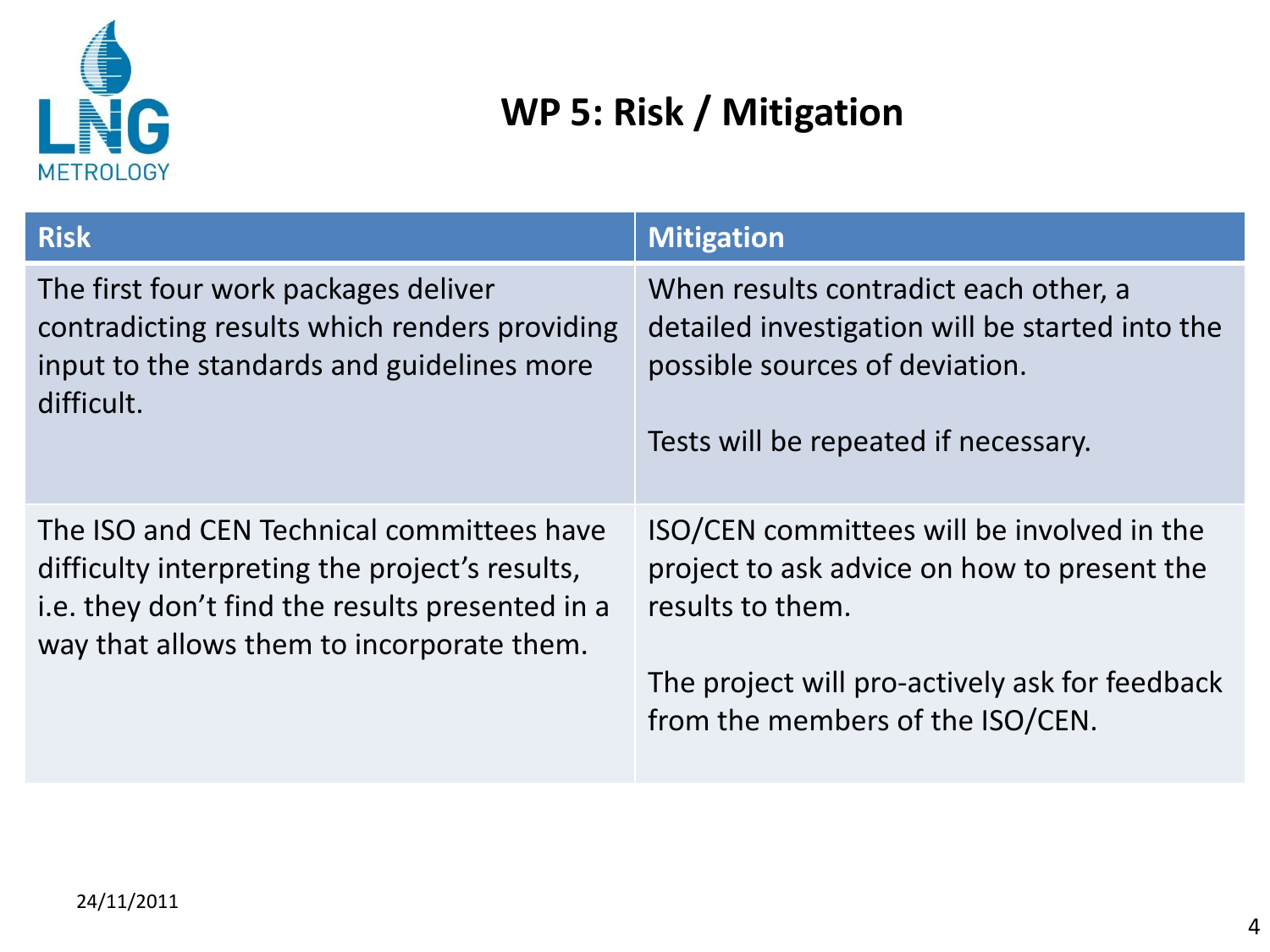

#### Progress so far according to protocol **Colour legend:-**

Work in progress **Completed** Not yet started

| <b>Deliverable</b><br>number | <b>Deliverable description</b>                                                                                           | <b>Dependencies</b> |                  | Lead               | <b>Other</b>                 | <b>Delivery</b> | Comp.        |
|------------------------------|--------------------------------------------------------------------------------------------------------------------------|---------------------|------------------|--------------------|------------------------------|-----------------|--------------|
|                              |                                                                                                                          | <b>Predecessor</b>  | <b>Successor</b> | <b>Participant</b> | <b>Participants</b>          | date            | %            |
| D5.1.1                       | Recommendations and information provided to<br>ISO10976.                                                                 |                     |                  | <b>TUVNEL</b>      | Elengy,<br><b>ENAGAS</b>     | MAR2013         |              |
| D5.1.2                       | Recommendations and information provided to<br>ISO8943, ISO/TC67/WG10, ISO/TC193 and<br>CEN/TC282.                       |                     |                  | Elengy             | <b>ENAGAS</b>                | MAR2013         | $\Omega$     |
| D5.2.1                       | Presentation and draft guideline for small LNG flow<br>meters.                                                           |                     |                  | <b>VSL</b>         | TUVNEL, FORCE                | JAN2013         | $\Omega$     |
| D5.2.2                       | Draft guideline concerning the calibration concept<br>of extrapolating water calibrations to LNG.                        |                     |                  | <b>TUVNEL</b>      | VSL, FORCE                   | JAN2013         | $\Omega$     |
| D5.3.1                       | Guideline and presentation for calculation of<br>uncertainty of tank gauging systems.                                    |                     |                  | Elengy             | <b>FORCE</b>                 | MAY2012         | $\Omega$     |
| D5.3.2                       | Guideline drafted for calibration of meters on-site.                                                                     |                     |                  | JV                 | FORCE, Elengy                | JAN2013         | $\mathbf{0}$ |
| D5.3.3                       | Presentation and information provided to WELMEC<br>WG10 describing the projects work related to<br>regulation in Europe. |                     |                  | <b>FORCE</b>       | Elengy, JV, VSL              | MAR2013         | $\Omega$     |
| D <sub>5</sub> .4            | Recommendations and information provided to the<br>future revision of GIIGNL custody transfer<br>handbook.               |                     |                  | Elengy             | VSL, ENAGS,<br><b>TUVNEL</b> | MAR2013         |              |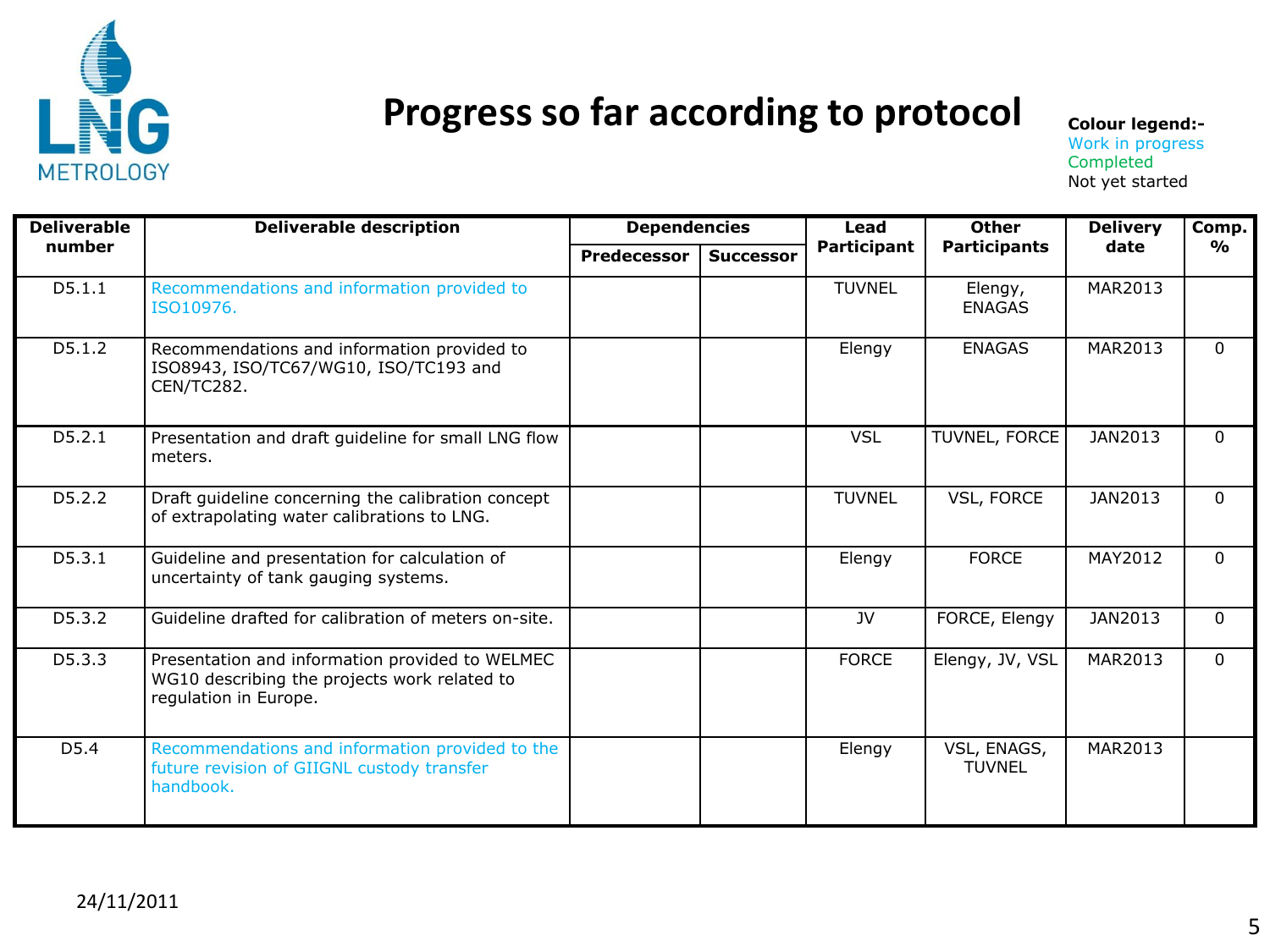

#### Progress so far according to protocol **Colour legend:-**

Work in progress Completed Not yet started

#### **D5.1.1: Recommendations and information provided to ISO10976.**

| <b>D5.1.1</b>              |                                                                                                                                   |                     |              |         |               |
|----------------------------|-----------------------------------------------------------------------------------------------------------------------------------|---------------------|--------------|---------|---------------|
| Tasks/Sub-<br>deliverables | What                                                                                                                              | <b>Predecessors</b> | When         |         | Who           |
|                            |                                                                                                                                   |                     | <b>Start</b> | End     |               |
|                            | TUVNEL attended a meeting of ISO TC28/SC5/WG5 in Jan. 11 and provided<br>overview - work was welcomed and supported by the group. |                     | JAN2011      | JAN2011 | <b>TUVNEL</b> |
|                            |                                                                                                                                   |                     |              |         |               |
|                            |                                                                                                                                   |                     |              |         |               |

#### **D5.4: Recommendations and information provided to the future revision of GIIGNL custody transfer handbook.**

| <b>D5.4</b>                                |                                                                                                                                                        |                     |              |     |     |
|--------------------------------------------|--------------------------------------------------------------------------------------------------------------------------------------------------------|---------------------|--------------|-----|-----|
| Tasks/Sub-<br>$\vert$ deliverables $\vert$ | What                                                                                                                                                   | <b>Predecessors</b> | When         |     | Who |
|                                            |                                                                                                                                                        |                     | <b>Start</b> | End |     |
|                                            | For the GIIGNL meeting in Japan we had send in our draft on level gauging,<br>however this meeting was cancelled due to the earthquake that hit Japan. |                     |              |     | VSL |
|                                            |                                                                                                                                                        |                     |              |     |     |
|                                            |                                                                                                                                                        |                     |              |     |     |